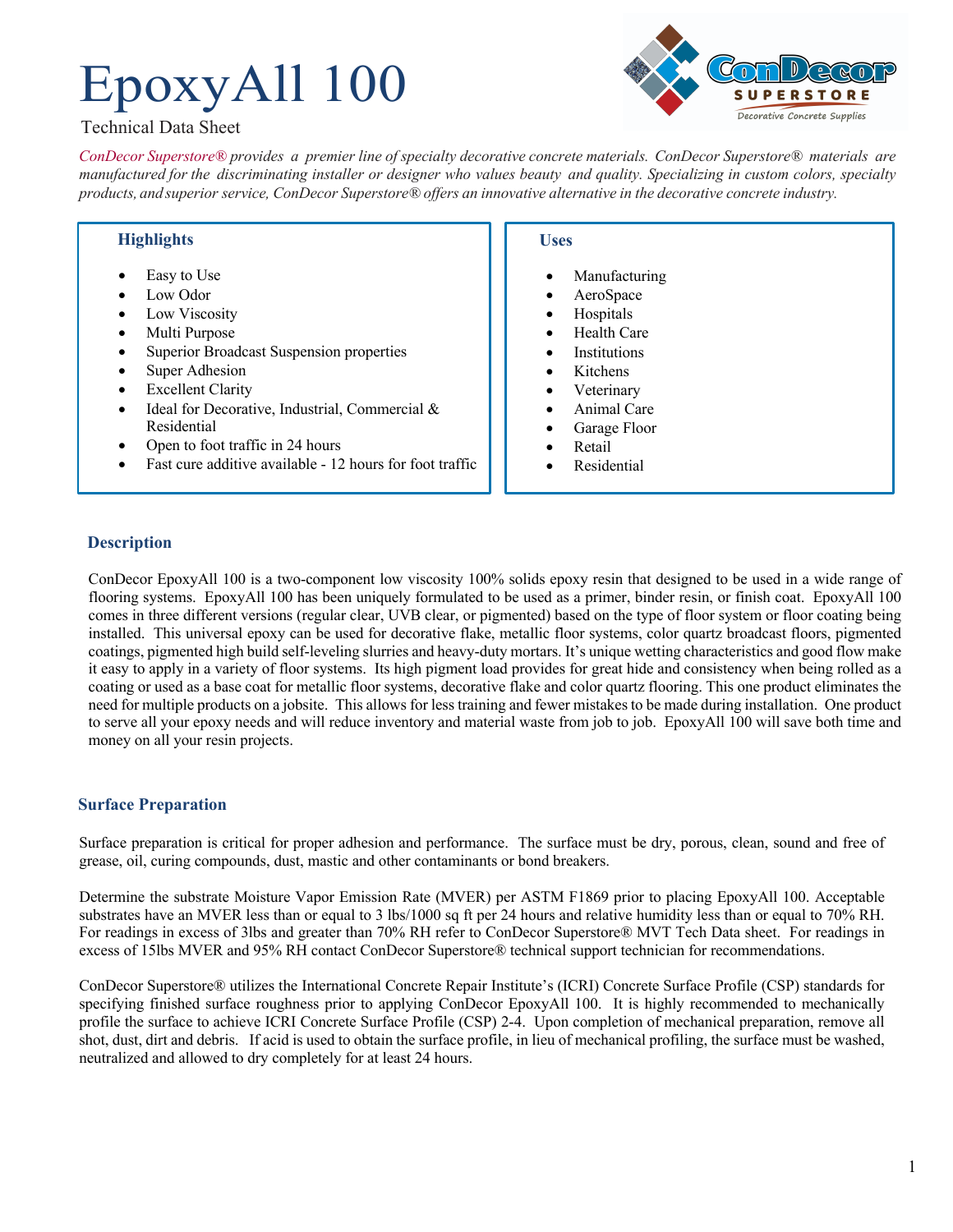## **Packaging**

Available in 1.5 gallon kit and 15 gallon kit. The mix ratio is 2 parts A to 1 part B. The 1.5 gallon kit comes prepackaged in this ratio and no parting out is necessary when mixing the full 1.5 gallon kit.

## **Mixing**

Organize work area so that all personnel and equipment are in place before mixing. Pour part A into a bucket (if pigmented premix for 2 minutes at low speed (less than 500 rpm) then add part B and mix for 2 minutes continuing with low speed to avoid air entrapment. Do not mix more than what can be placed within 30 minutes. **DO NOT HAND MIX.** Ensure that the material from the sides and bottom of the bucket have been thoroughly mixed in. Pot life is 30 minutes at 75 degrees. Pot life with Fast Cure additive is 15 minutes. Pot life and work times are shortened by higher temperatures. Pouring material onto the floor in ribbons immediately after mixing will extend the work time.

## **Handling Precautions**

For complete instructions on handling and use, consult the corresponding Material Safety Data Sheet before using product. It is the user's responsibility to review instructions and warnings for any ConDecor Superstore® products.

Avoid contact with the skin and use protective equipment as required. Wear protective gloves, protective clothing, eye protection, face protection and appropriate respirator equipment. Use in well ventilated areas. Dispose of contents and containers in accordance to local, state and federal regulations.

#### **Slip and Fall Precautions**

OSHA and the American Disabilities Act (ADA) have now set enforceable standards for slip resistance on pedestrian surfaces. The current coefficient of friction required by ADA is .6 on level surfaces and .8 on ramps. ConDecor Superstore® recommends the use of angular slip resistant aggregate in all coatings or flooring systems that may be exposed to wet, oily or greasy conditions. It is the contractor and end users' responsibility to provide a flooring system that meets current safety standards. ConDecor Superstore® or its sales agents will not be responsible for injury incurred in a slip and fall accident.

## **Application and Clean Up**

ConDecor Superstore® EpoxyAll 100 may be applied by roller, trowel or squeegee. Tools may be cleaned with Xylene, or other solvents prior to material hardening.

#### **Shelf Life**

ConDecor Superstore® EpoxyAll 100 has a 1year shelf life from date of manufacturing when properly stored in a dry, temperature controlled environment.

## **Limitations**

- Interior Use Only
- Do not apply to damp concrete
- Should be applied with aggregate fillers where impact or mechanical abuse is anticipated
- Do not apply when ambient temperatures are below 40ºF or above 100ºF
- Do not apply when relative humidity is above 70%

#### **Warranty**

ConDecor Superstore® EpoxyAll 100 is a proprietary product that is warranted to be of uniform quality within manufacturing tolerances. Since control is not exercised over its use, no warranty, expressed or implied, is made as to the effects of such use. Seller and manufacturer's obligation under this warranty shall be limited to refunding the purchase price of that portion of the material proven to be defective. The user assumes all other risks and liabilities resulting from use of this product. If you have any questions, please contact ConDecor Superstore®.

#### **First Aid**

EYES: Flush thoroughly with water, lifting both eyelids. Get immediate medical attention

SKIN: Wash with soap and water. If irritation develops seek medical attention.

INGESTION: Do not induce vomiting. Get immediate medical attention.

INHALATION: Remove to fresh air immediately. If breathing difficulty continues, administer oxygen. Get immediate medical attention.